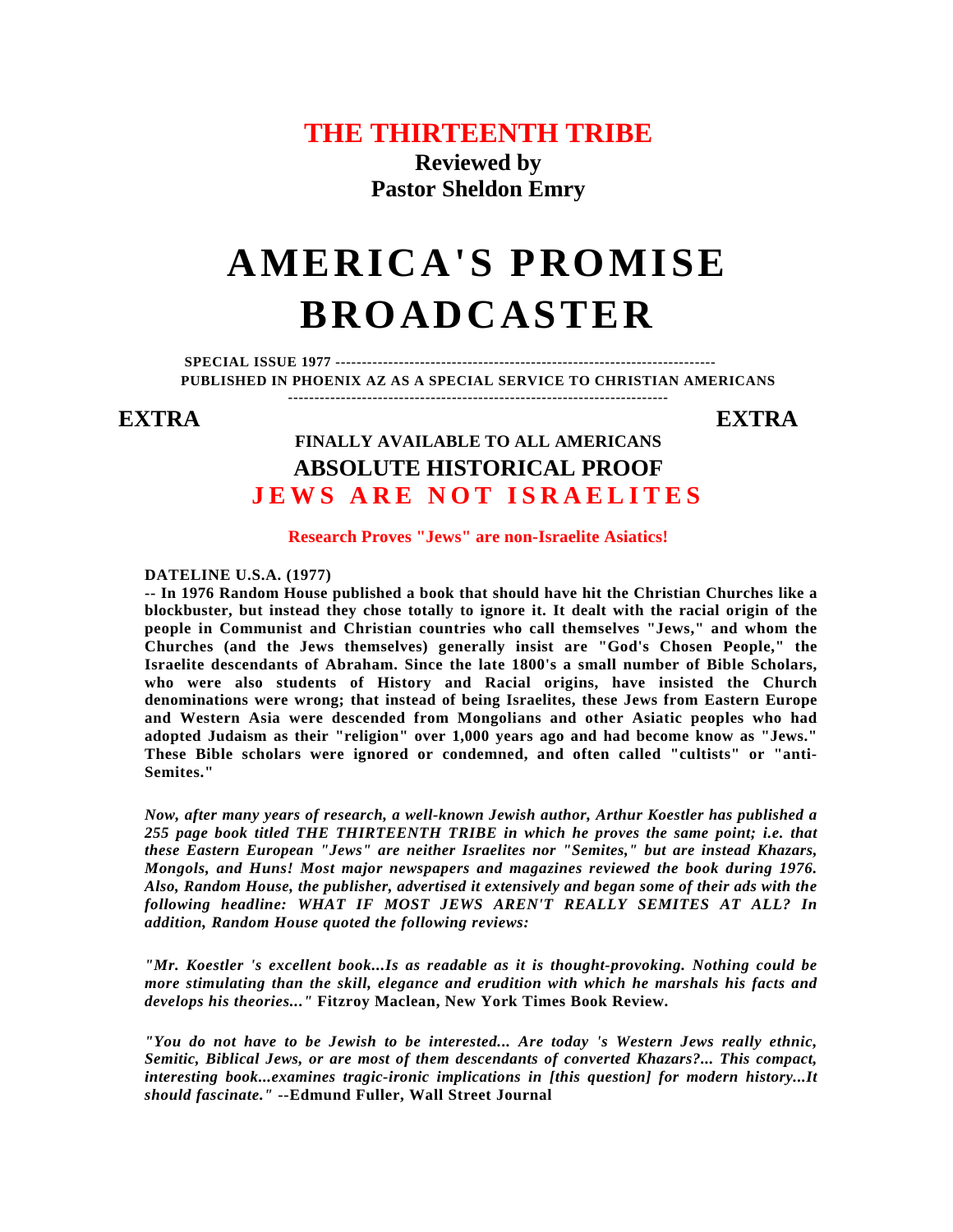*"Koestler marshals the evidence in a clear and convincing way. He tells a good story, pulling together materials from medieval Muslims and Jewish travelers, scholarly controversy and the mysterious lore of the Khazars."* **--Raymond Sokolov, Newsweek** 

**Robert Kirsch of the Los Angeles Times stated in his lengthy review that** *'Arthur Koestler publicizes with his customary skills a daring hypothesis: that THE KHAZAR JEWS MIGRATED TO POLAND AND BECAME THE FOREBEARS OF EASTERN EUROPEAN JEWRY...'*  **Then Kirsch quoted Prof. A. N. Poliak of Tel Aviv University, who stated that** *"The large majority of world Jewry is descended from the Jews of Khazaria."* **Then he again quoted Koestler in THE THIRTEENTH TRIBE,** *"If so, this would mean that their ancestors came not from the Jordan but from the Volga; not from Canaan but from the Caucasus, once believed to be the cradle of the Aryan race; and that GENETICALLY THEY ARE MORE RELATED TO THE HUN, UIGUR, AND MAGYAR TRIBES THAN TO THE SEED OF ABRAHAM, ISAAC, AND JA COB..."* **(emphasis added) We cannot stress enough how absolutely imperative it is for all Christian Americans to consider the startling proof in Arthur Koestler's book that today's Jews are not Israelites. The Jewish influence on American life has reached such a stage that no student of contemporary history can ignore it. Not only the news media are Jewish monopolies, but top positions in the U.S. government are largely filled by Eastern European Jews. The magazine and book publishing houses are in Jewish hands; and movies, television, and the other entertainment industries are dominated by Jews in all phases. America's government and most of her people's sources of information are controlled and directed by Jews. If these people were really "God's Chosen People," perhaps Americans would have little cause for concern -- BUT WHAT IF THEY ARE REALLY THE "HUNS" AND THEREFORE THE ANCIENT ENEMIES OF CHRISTENDOM? Since many Americans may not have an opportunity to read Koestler's book, we shall herewith submit our own indexstyle review.** 

#### **THE THIRTEENTH TRIBE (by Arthur Koestler, Random House)**

| <b>Reviewed by Pastor Sheldon Emry</b> |  |  |
|----------------------------------------|--|--|
|                                        |  |  |

| Page            | Information                                                                                                                                                                                        |  |  |  |
|-----------------|----------------------------------------------------------------------------------------------------------------------------------------------------------------------------------------------------|--|--|--|
| $\overline{15}$ | Khazars adopt Judaism as their religion in A.D. 740.                                                                                                                                               |  |  |  |
| 16              | Majority of Eastern European Jews are Khazar and Japhetic in origin, not Semitic. Refers to 1973 Jewish<br>Encyclopedia and A. N. Poliak, Professor, Medieval Jewish History, Tel Aviv University. |  |  |  |
| 17              | Jews more closely related to Hun, Uigur, and Magyrs than to the seed of Abraham Isaac and Jacob.                                                                                                   |  |  |  |
| 18              | Khazars exacted tribute from subject peoples.                                                                                                                                                      |  |  |  |
| 20              | Identified them with the hosts of Gog and Magog.                                                                                                                                                   |  |  |  |
| 22              | German word Ketzer is our word for Khazar and means heretic or Jew.                                                                                                                                |  |  |  |
| 23              | Khazars were with Attila the Hun in 4th century.                                                                                                                                                   |  |  |  |
| 37-39           | Some were phallic worshipers, killed anyone thought to be extra intelligent and called it an offering to god.                                                                                      |  |  |  |
| 46              | Quotes 1,000-year-old Arab historian, "The Khazars and their King are all Jewssome are of the opinion that<br>Gog and Magog are the Khazars."                                                      |  |  |  |
| 47-50           | Khazars were re-exporters of foreign goods, middlemen, inspectors of trade, goldsmiths, and silversmiths; and<br>they exacted 10% tax on all trade.                                                |  |  |  |
| 59-63           | Jews fled Rome and Greece to Khazaria to avoid forced conversion to Christianity. They adopted Islam when<br>forced, repudiating it when safe.                                                     |  |  |  |
| 72              | Khazar King, in a letter, traced his people in Togarma and Japheth, the ancestors of all the Turkish tribes.                                                                                       |  |  |  |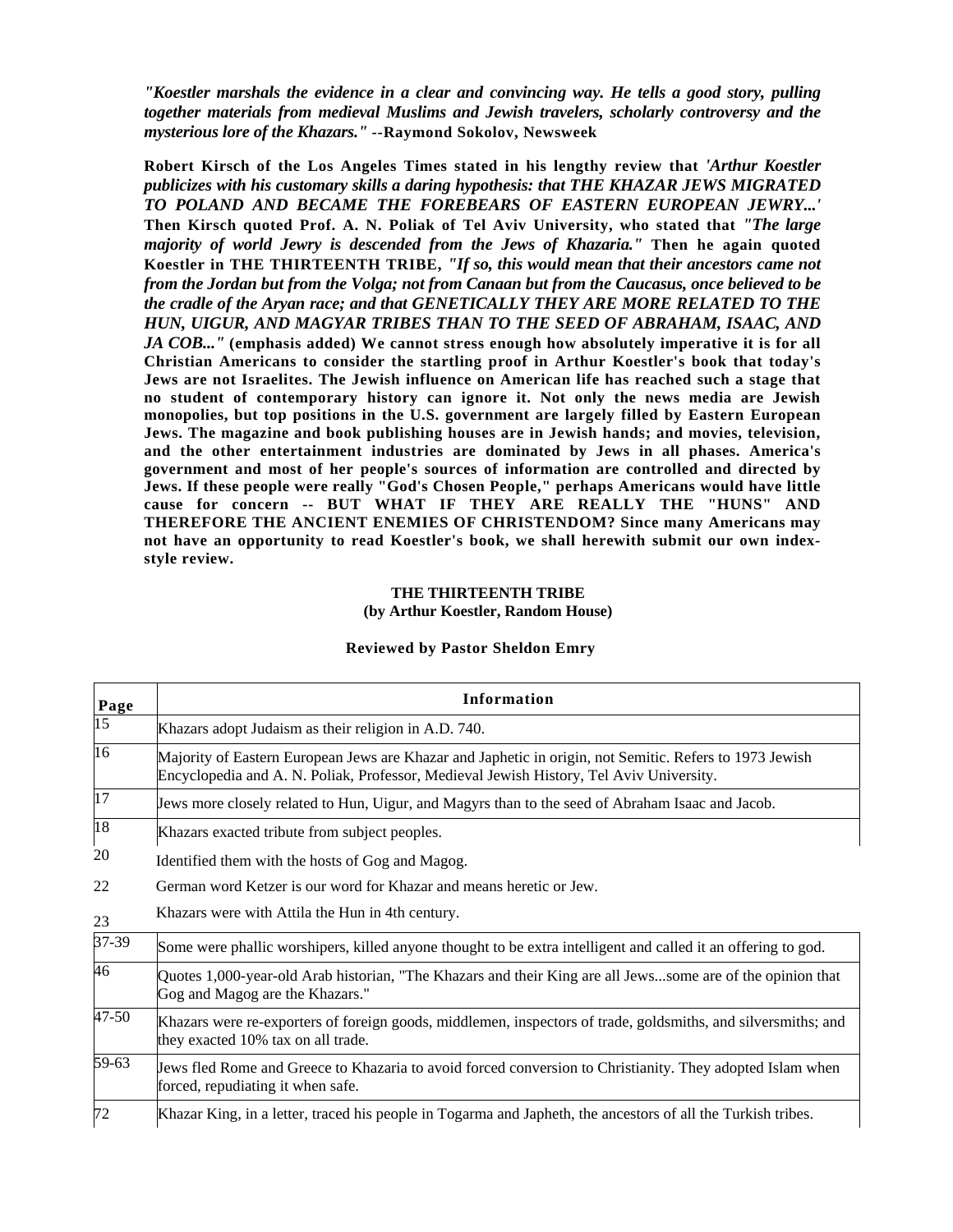- 81 In A.D. 864 a monk wrote "there exists a people under the sky in regions where no Christians can be found, whose name is Gog and Magog, and who are Huns; among them is one called Gazari [Khazari?], who are circumcised and observe Judaism in its entirety."
- 93 Russian communists tried to hide Khazar-Jewish connection!
- 95-132 History of breaking up of Khazar Empire and integration of these Jews into Russia, Poland, etc.
- 135 Khazar kingdom known as a kingdom of "Red" Jews.

141 145 Khazars joined Ghengis Khan and retained their Judaism. Interchangeable names --Khazar, Zhid (or Yid), and

Jew  $151$  Majority of Jews in Middle Ages were Khazars.  $152-154$  Jews were mintmasters, royal treasurers, tax collectors, and money lenders. Principal source of income was foreign trade and the levying of customs dues and they practiced communal life.  $159-161$  They lost the name of Khazars and became known as Jews. During Dark Ages commerce largely in Jewish hands, including slave trade. 163-167 During Crusades whole families and towns of Jews committed suicide rather than accept Christianity. 167-171 Proves only a handful of Sephardim Jews were in Europe so the vast majority of Jews today are Khazar in origin. 172-174 Gives origin of Yiddish language. It is NOT Hebrew! 178 "The Jewish dark ages may be said to begin with the Renaissance." (Reviews comment: This remark by the Jew Cecil Roth, coupled with other information, is a sorrowful admission that the Jews were supreme in the Dark Ages but lost their dominion over Europe when the Light of God's Word brought about the Renaissance!)

180-199 from anthropology concurs with history in refuting the popular belief in a Jewish race descended from the Quotes from many sources to prove Jews NOT descended from Biblical Israelites, ending with this, . ..evidence biblical tribe.

|     | $200-222$ Refers to others who have written on the same subject.                                                                                                        |
|-----|-------------------------------------------------------------------------------------------------------------------------------------------------------------------------|
| 223 | Israeli's right to existnot based onthe mythological covenant of Abraham with God; it is based on<br>international law -- i.e., on the United Nations' decision of 1947 |
|     | $224-226$ Koestler ends his book by saying he believes many Jews have learned of their Khazar ancestry and now reject<br>the Chosen-Race doctrine.                      |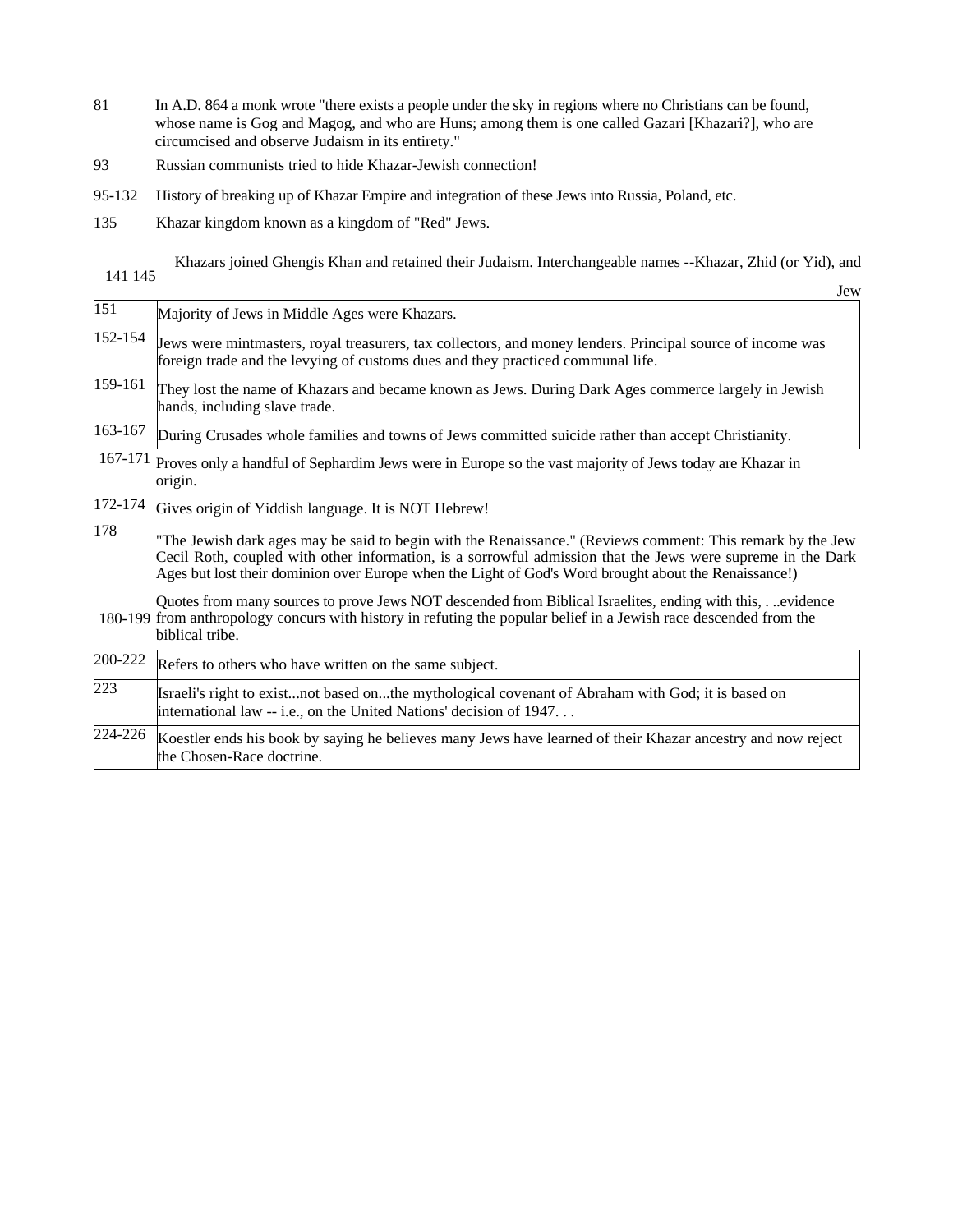

**THE THIRTEENTH TRIBE proves beyond doubt that modern Jews are not Biblical Israelites. Every church member in America should insist that his Pastor investigate these claims. Are our Jewish politicians, publishers, movie makers, and opinion molders God's "Chosen People"? Or are they Mongol and Hun infiltrators of Christendom?** 

#### **The "Edomite Connection"**

**This book traces the history of the ancient Khazar Empire, a major but almost forgotten power in Eastern Europe, which in the Dark Ages became converted to Judaism. Khazaria was finally wiped out by the forces of Genghis Khan, but evidence indicates that the Khazars themselves migrated to Poland and formed the cradle of Western Jewry. . .** 

**The Khazars' sway extended from the Black Sea to the Caspian, from the Caucasus to the Volga, and they were instrumental in stopping the Muslim onslaught against Byzantium, the eastern jaw of the gigantic pincer movement that in the West swept across northern Africa and into Spain.** 

**In the second part of this book, "The Heritage," Mr. Koestler speculates about the ultimate faith of the Khazars and their impact on the racial composition and social heritage of modern Jewry. He produces a large body of meticulously detailed research in support of a theory that sounds all the more convincing for the restraint with which it is advanced. Yet should this theory be confirmed, the term "anti-Semitism" would become void of meaning, since, as Mr. Koestler writes, it is based "on a misapprehension shared by both the killers and their victims. The story of the Khazar Empire, as it slowly emerges from the past, begins to look like the most cruel hoax which history has ever perpetrated."** 

**Koestler traces most Jews back to a people called Khazazrs in Western Asia and southern Russia and links the Khazars with Gomer and Magog, grandsons of Noah through Japheath. We believe he is right, and he does prove that most Jews cannot be Israelites, who decended from Shem (Semites).** 

**But there is another mixture in modern Jews, which Koestler does not touch upon but which**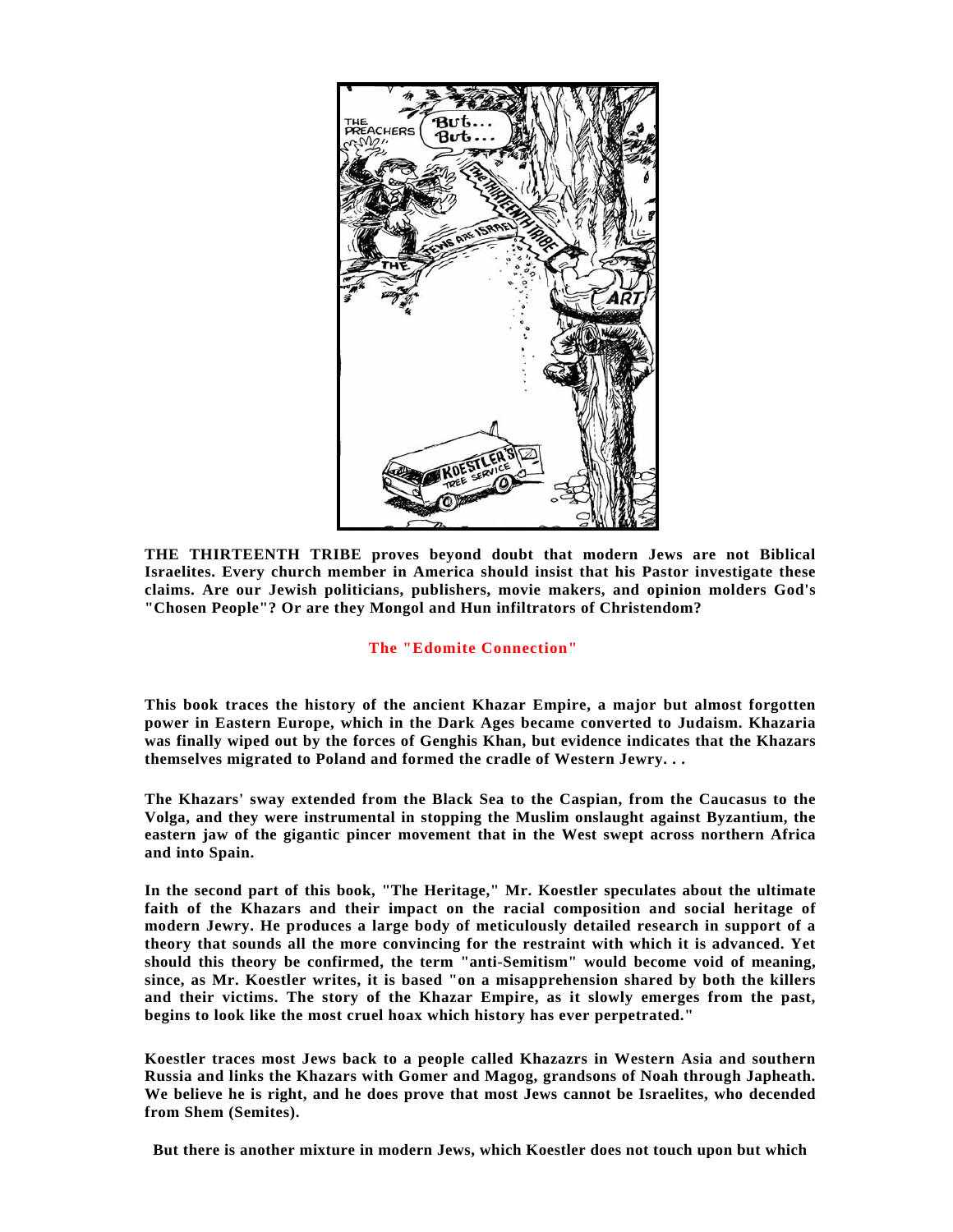**should be considered for it gives us a reason WHY modern Jews insist they are** *Abraham 's seed.* 

**This racial mixture is covered in great detail in:** 

### **"AN OPEN LETTER TO ANY MINISTER WHO TEACHES "THE JEWS ARE ISRAEL" I wrote this several years ago.**

#### **Is "The Jews' are Chosen People" Masquerade Finally Over?**

**Shortly after World War I, Henry Ford, founder of the Ford Motor Company, assembled a staff of experts in Detroit to conduct research on the European Jews who had been entering America in large numbers since the 1880's. Ford provided the staff with several million dollars for this research, and in 1923 he published the results in a four-volume work titled "THE INTERNATIONAL JEW."** 

**It was Henry Ford's conclusion that very few of these people who called themselves "Jews" were descendants of the Bible Israelites. Ford further proved that these Jews, using all sorts of crimes while under the cloak of being the Chosen People of the Bible, were rapidly taking economic and political control of America.** 

**In the religious field, Ford claimed THE JEWS HAD SECRETLY GAINED CONTROL OF MOST PROTESTANT SEMINARIES AND CHRISTIAN BOOK- PUBLISHING HOUSES and had been able to remove almost all criticism of Jews from Christian literature.** 

**In summing up his findings, Henry Ford stated,** *"The Jews are not the Chosen People, though practically the entire Church has succumbed to the propaganda which declares them to be so."* 

**Ford's book caused a furor for a few years but soon disappeared from colleges, universities, and public libraries and became unobtainable at any price. The Churches continued to teach "The Jews are God's Chosen People, Israel," and the (by then) Jewish-dominated news media began to refer to Jews always as Israelites.** 

**Anyone opposing the increasing Jewish control of the nations was immediately branded "anti-Semitic;" and Jewish dominated Seminaries taught new ministers to quote Genesis 12:1-3 and sternly warn their flocks that anyone speaking unfavorably of the Jews would be "cursed by God." Jewish control of American society, politics, and religions continued to increase.** 

**In 1951 retired U.S. Military Intelligence Officer, Col. John Beaty, published a scholarly 265 page book IRON CURTAIN OVER AMERICA. In it Col. Beaty gave overwhelming evidence this strange Race of Eastern European "Jews" were actually Khazar and Mongol Asiatics and had no racial ancestory in Israel at all.** 

**He then proved that by 1951 these "Jews" had a stranglehold on American politics, on Banking and Credit, on all sources of news, on the entertainment industry, on America's education system, and that they were the predominant race as judges, lawyers, doctors, and in organized crime.** 

**The Jewish news media refused to review the book, Jewish book dealers refused to handle it, Christian book stores ignored it, and only a few thousand copies were distributed. Most Americans never heard of IRON CURTAIN OVER AMERICA.** 

**Now, because of renewed interest, both THE INTERNATIONAL JEW (in an abridged edition) and IRON CURTAIN OVER AMERICA have been reprinted and are available.**